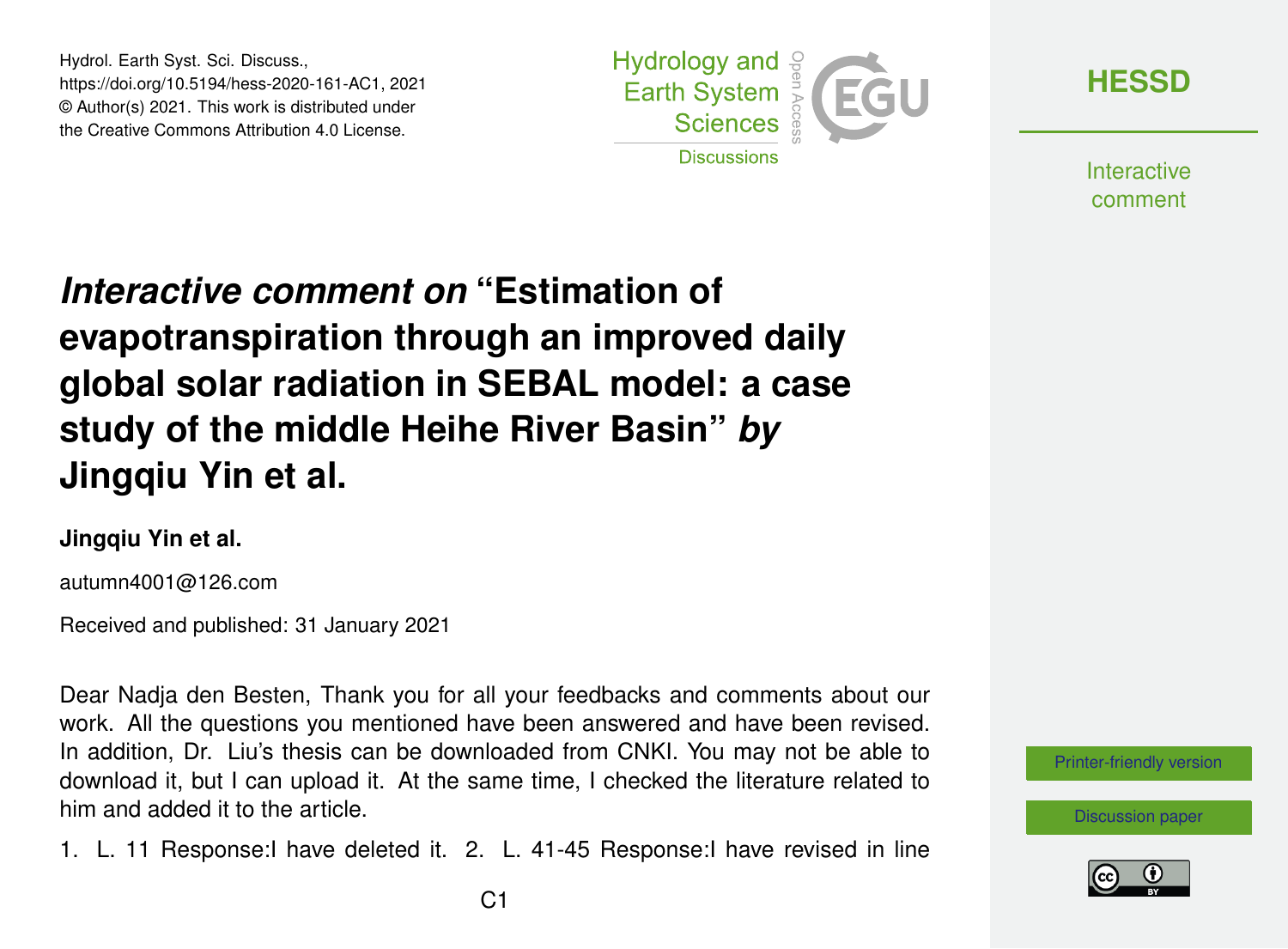39-47 . 3. L. 76 Response:100  $m \times 100$  m 4. L.99 Response: Please look at line 219-224 5.L.101-104 Response:I have revised,and added this content in line 106-110 6.L.110-111 Response:I have revised.We got the data from the old website, but they've changed now.The land cover data on the Internet can't meet our requirements. It was made by Dr. Li, one of the authors, who also used it in his article. 7.L.144 No. b is right. 8.L.193 Response:Yes, surface albedo is moderate sensitive to ET, but the LST and daily GSR are more sensitive than it(Liu ,2008, Zheng et al.,2016, Xia,et al., 2013). â Să In the study period, except for the amount of cloud, other weather conditions are the same, and there is no rainfall.  $\hat{a} \hat{S}$ aWe also find that the surface albedo and NDVI are almost unchanged, in several consecutive days.  $âS$  cwe also find that the surface albedo of MODIS from 21 to 24 is almost unchanged.  $\hat{a} \hat{S} \hat{c}$  if the study period is discontinuous and the interval is long, the surface albedo can not be used. The third strategy is suitable for continuous multi day periodã AC 9.L.210 Response: Please look at line219-224 10.L.231 Response:I have revised. 11.L.249-250 Response:I have deleted it. 12.L.255 Response:I have revised. 13.L.272 Response:Yes, the result is expected.I have revised, and added the tables. 14.L.282 Response:Heihe River is an inland river in arid and semi-arid region. In the middle reaches, all farmland irrigation water comes from of Heihe River, which is agricultural production water mentioned in the introduction of the article. 15.L.283-285 Response:I have revised in line 293-294. 16.L.305 Response:I have revised. 17.L.288-289 Response:I have revised. 18.L.337 Response:Yes, in this region , the water source of crop growth in the middle reaches of Heihe River is irrigated by Heihe River. So irrigated farmland show high ET rates. 19.349-453 Response:I have deleted it. 20.Maybe a flowchart will help to describe the methodology. Response:I have added it.

## **[HESSD](https://hess.copernicus.org/preprints/)**

Interactive comment

[Printer-friendly version](https://hess.copernicus.org/preprints/hess-2020-161/hess-2020-161-AC1-print.pdf)



Interactive comment on Hydrol. Earth Syst. Sci. Discuss., https://doi.org/10.5194/hess-2020- 161, 2020.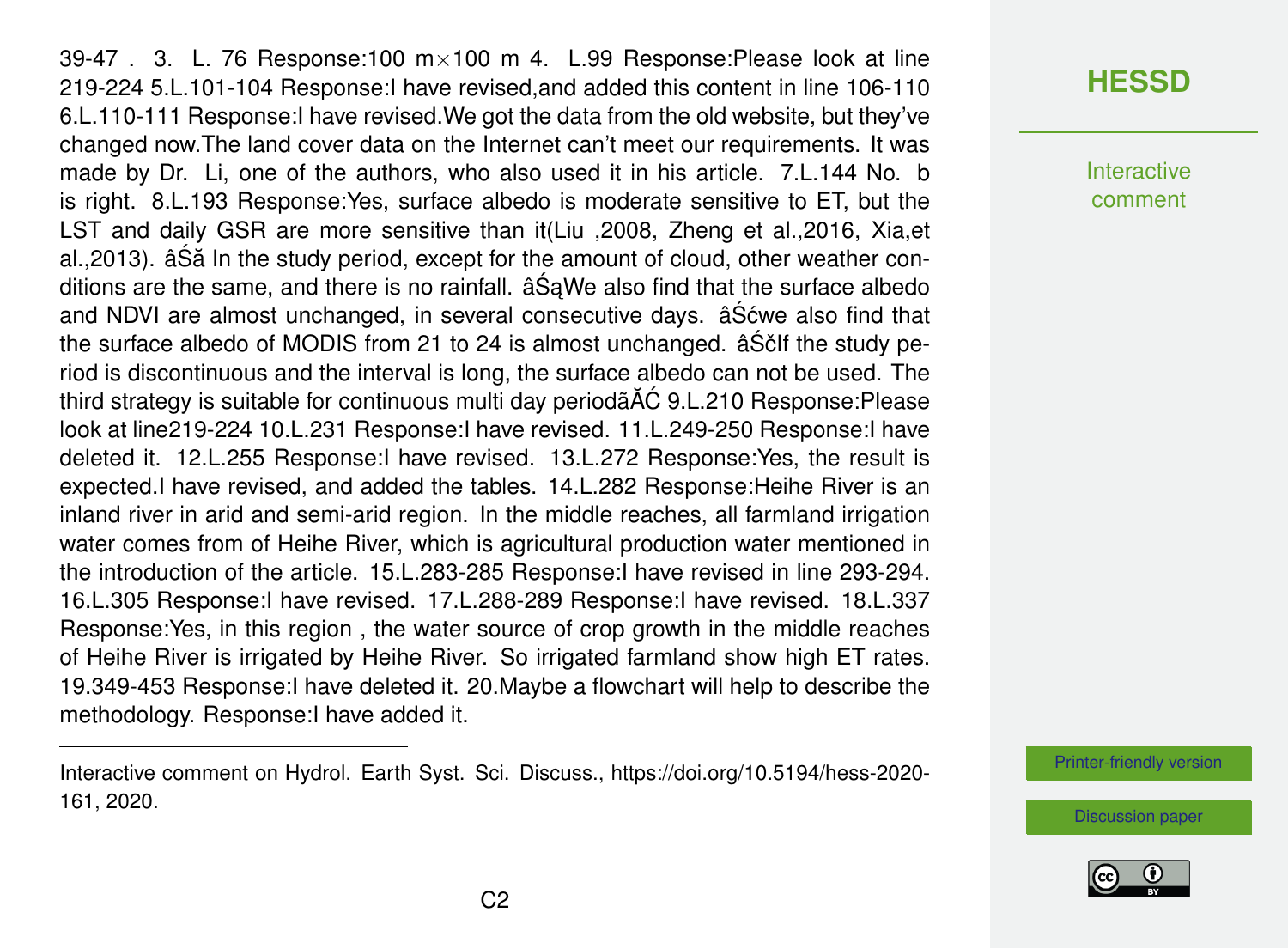Interactive comment



Fig.1. Flow chart of this study

[Printer-friendly version](https://hess.copernicus.org/preprints/hess-2020-161/hess-2020-161-AC1-print.pdf)

[Discussion paper](https://hess.copernicus.org/preprints/hess-2020-161)



**Fig. 1.**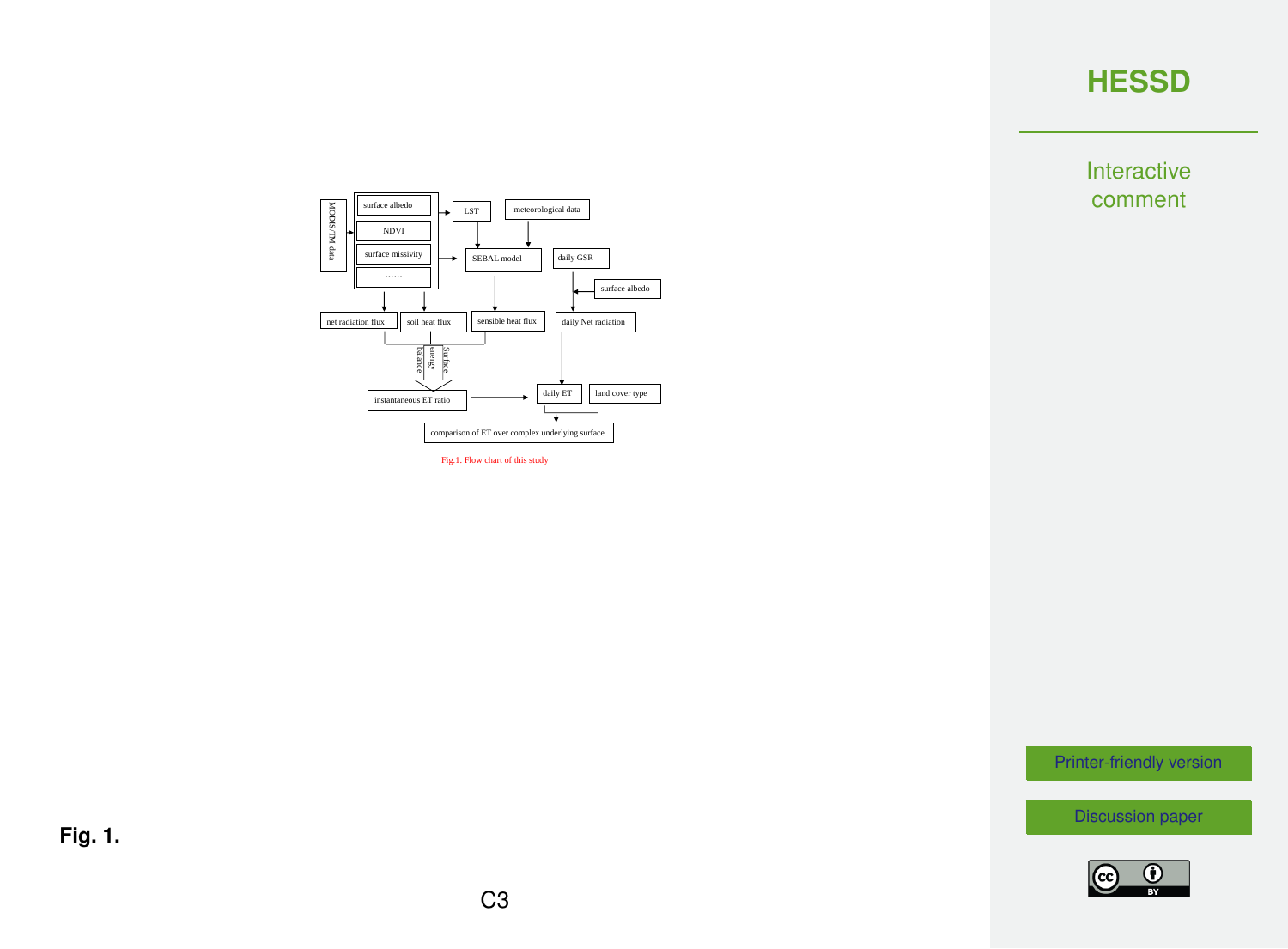Interactive comment

| Table 2                                                    |  |
|------------------------------------------------------------|--|
| ET of three combination schemes on 24 June, 2009(Unit: mm) |  |

| Classification              | farmland |          |          | wetland  |          |          |  |
|-----------------------------|----------|----------|----------|----------|----------|----------|--|
|                             | measured | original | improved | measured | original | improved |  |
|                             | ET       | scheme   | scheme   | ET       | scheme   | scheme   |  |
| TM strategy                 | 4.8      | 6.3      | 5.0      | 2.2      | 47       | 3.5      |  |
| <b>MODIS</b>                | 4.8      | 63       | 42       | 2.2      | 4        | 2.6      |  |
| strategy<br><b>TM/MODIS</b> | 4.8      | 7.0      | 4.8      | 2.2      | 47       | 31       |  |
| Hybrid strategy             |          |          |          |          |          |          |  |

[Printer-friendly version](https://hess.copernicus.org/preprints/hess-2020-161/hess-2020-161-AC1-print.pdf)

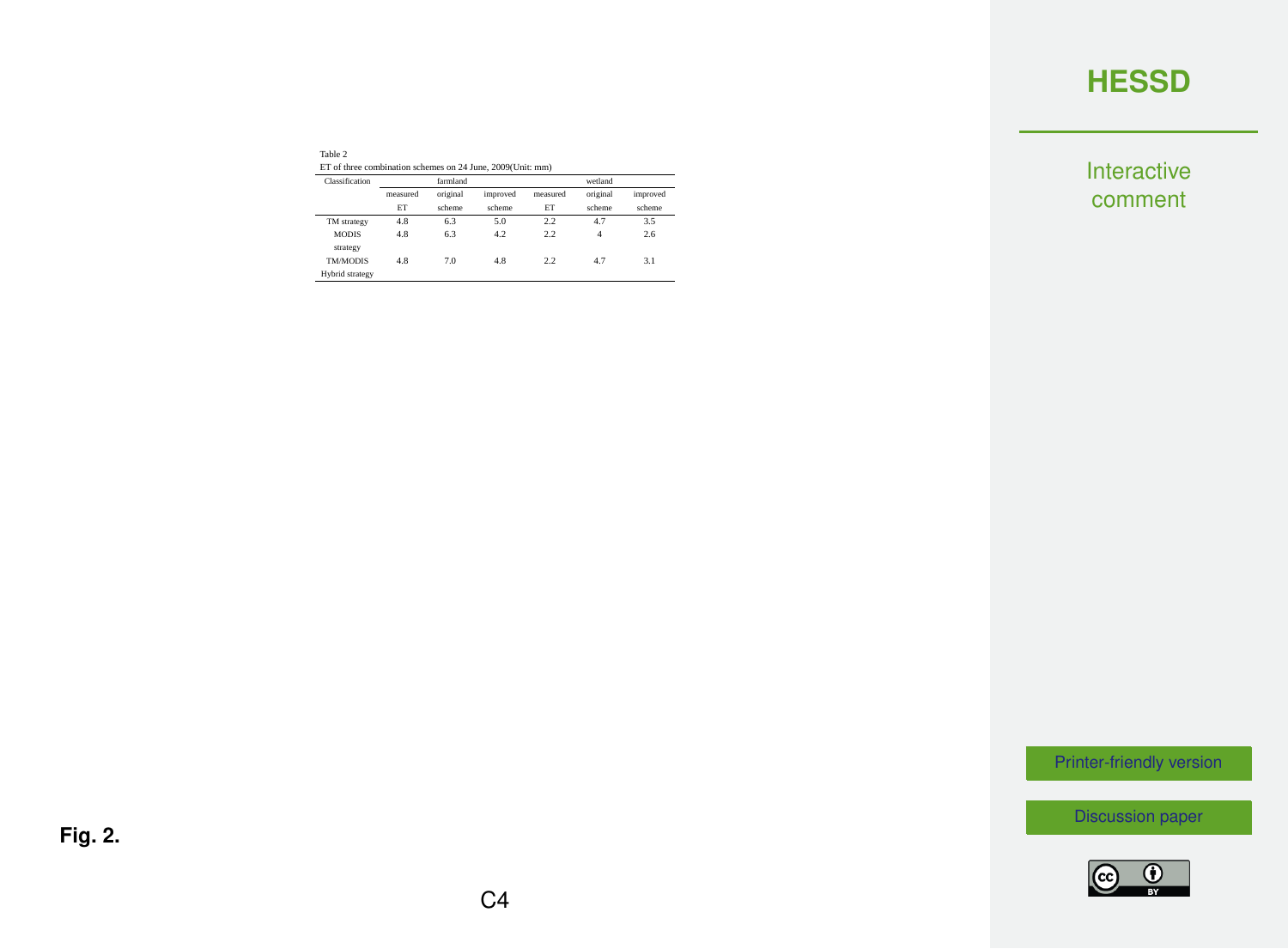Interactive comment

| Table 3                                                                  |  |
|--------------------------------------------------------------------------|--|
| Errors of ETs of three combination strategies on 24 June, 2009(Unit: mm) |  |

| simulation      | simulation      |             | farmland             | wetland     |                      |
|-----------------|-----------------|-------------|----------------------|-------------|----------------------|
| strategy        | scheme          | <b>MARE</b> | <b>MARRE</b><br>(% ) | <b>MARE</b> | <b>MARRE</b><br>(96) |
|                 | original scheme | 15          | 31                   | 2.5         | 114                  |
| TM strategy     | improved scheme | 02          | 4                    | 13          | 59                   |
| <b>MODIS</b>    | original scheme | 15          | 31                   | 18          | 82                   |
| strategy        | improved scheme | 0.6         | 13                   | 0.4         | 18                   |
| <b>TM/MODIS</b> | original scheme | 22          | 46                   | 2.5         | 114                  |
| strategy        | improved scheme | $\Omega$    | $\Omega$             | 09          | 41                   |

[Printer-friendly version](https://hess.copernicus.org/preprints/hess-2020-161/hess-2020-161-AC1-print.pdf)

[Discussion paper](https://hess.copernicus.org/preprints/hess-2020-161)



**Fig. 3.**